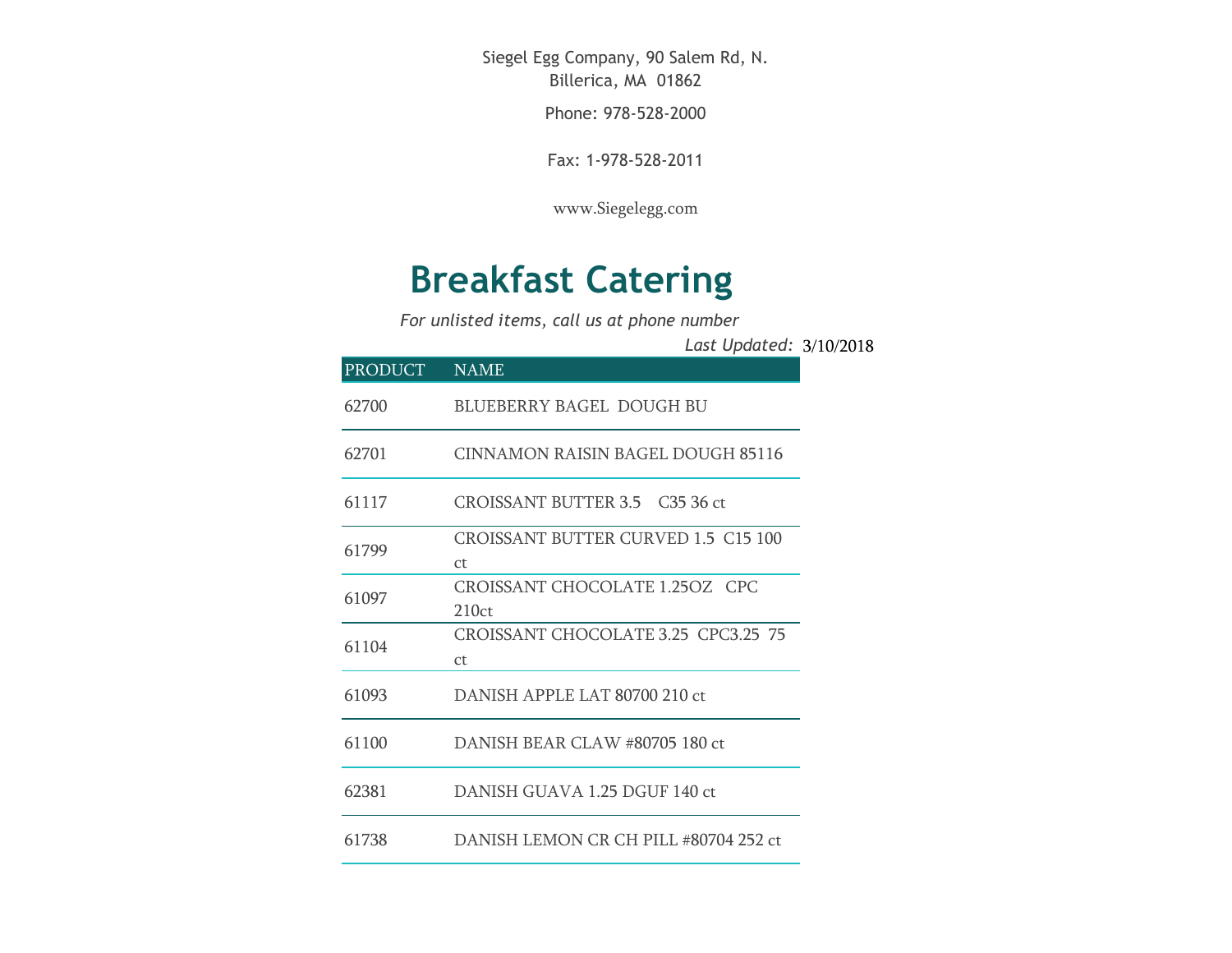| <b>PRODUCT</b> | <b>NAME</b>                                 |
|----------------|---------------------------------------------|
| 61801          | DANISH RASPBERRY LEAF #80741 210 ct         |
| 61102          | DANISH WILD BLUEBERRY #80706 210 ct         |
| 62348          | <b>MUFFIN BATTER BLUEBERRY 0080MUBB</b>     |
| 62297          | MUFFIN BATTER CARROT NUT 0080MBCN           |
| 62294          | MUFFIN BATTER CRANBERRY ORANGE<br>0080MBCO  |
| 62296          | <b>MUFFIN BATTER LEMON POPPY</b>            |
| 62295          | <b>MUFFIN BATTER NE CORN 0080MUBC</b>       |
| 61485          | <b>MUFFIN BATTER OAT BRAN</b>               |
| 61443          | MUFFIN SMALL FRUIT W/TULIP CUP<br>2.5OZ     |
| 61438          | MUFFIN SMALL BLUEBERRY W/TULIP CUP<br>2.5OZ |
| 61772          | MUFFIN SMALL TRADITIONL TULIP CUP<br>2.5 OZ |
| 61094          | ROLL CINNAMON 1.250Z 180 ct                 |
| 61803          | ROLL CINNAMON 3.25OZ 45ct                   |
| 62430          | <b>SCONE CHOCOLATE CHIP LARGE</b>           |
| 62431          | SCONE CHOCOLATE CHIP SMALL                  |
| 61452          | <b>SCONES BLUEBERRY LARGE</b>               |
| 61454          | <b>SCONES BLUEBERRY SMALL</b>               |